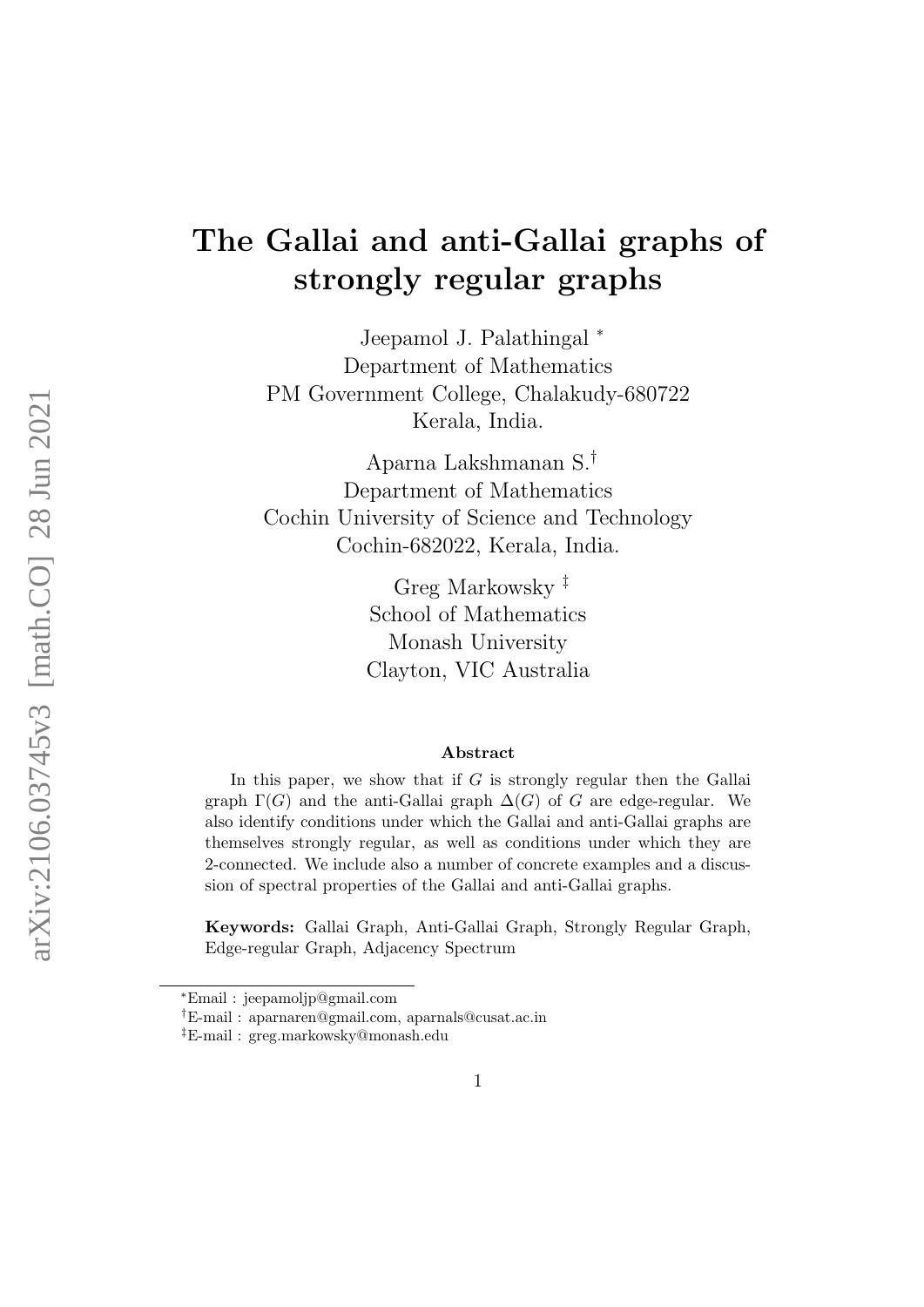AMS classification: 05C50, 05C76.

### 1 Introduction

Given a graph G, the *line graph*  $L(G)$  of G has the edges of G as its vertices, with two vertices adjacent in  $L(G)$  if the corresponding edges have a vertex in common in G. The line graph  $L(G)$  can then be decomposed into the Gallai graph  $\Gamma(G)$  and anti-Gallai graph  $\Delta(G)$ , as follows. The Gallai graph  $\Gamma(G)$  of G has the edges of G as its vertices, with two vertices adjacent in  $\Gamma(G)$  if their corresponding edges have a vertex in common in G but do not lie on a common triangle in G. The *anti-Gallai graph*  $\Delta(G)$  of G again has the edges of G as its vertices, with two vertices in  $\Delta(G)$  adjacent if their corresponding edges lie on a common triangle in G. We will refer to G as the *underlying graph* of the graphs  $L(G), \Gamma(G)$ , and  $\Delta(G)$ .

Clearly,  $L(G)$  is the edge-disjoint union of  $\Gamma(G)$  and  $\Delta(G)$ . Line graphs have been extensively studied in the literature, however in comparison the theory of Gallai and anti-Gallai graphs has attracted less attention since their introduction in [\[11\]](#page-15-0). Good overviews on the topic can be found in [\[21\]](#page-16-0) and [\[22\]](#page-16-1), while more recent papers include [\[2,](#page-14-0) [3,](#page-14-1) [12,](#page-15-1) [14,](#page-15-2) [18,](#page-15-3) [24,](#page-16-2) [25\]](#page-16-3). Furthermore, anti-Gallai graph have found application in linguistics, specifically in identifying polysemous words [\[1\]](#page-14-2). This provides motivation for examining the spectral properties of anti-Gallai graphs, particularly in relation to the spectra of their underlying graphs. The spectra of some classes of Gallai and anti-Gallai graphs have already been studied, in [\[15\]](#page-15-4) and [\[16\]](#page-15-5).

Our interest in this paper is in furthering the study of Gallai and anti-Gallai graphs, particularly in relating spectral and other properties of these graphs with those of their underlying ones. However, there is an issue which presents significant difficulties. Regularity properties of G do not always translate to similar properties of  $\Gamma(G)$  and  $\Delta(G)$ . In particular, G being regular does not imply that  $\Gamma(G)$  and  $\Delta(G)$  are also regular. Contrast this with the situation for line graphs, where regularity of G implies regularity of  $L(G)$ , a fact which has greatly facilitated the study of line graphs. However, a key observation in this paper is that  $\Gamma(G)$  and  $\Delta(G)$  of a strongly regular graph G are regular, and in fact are even edge-regular. This has prompted us to focus on the Gallai and anti-Gallai graphs of strongly regular graphs, and this is the topic of this paper.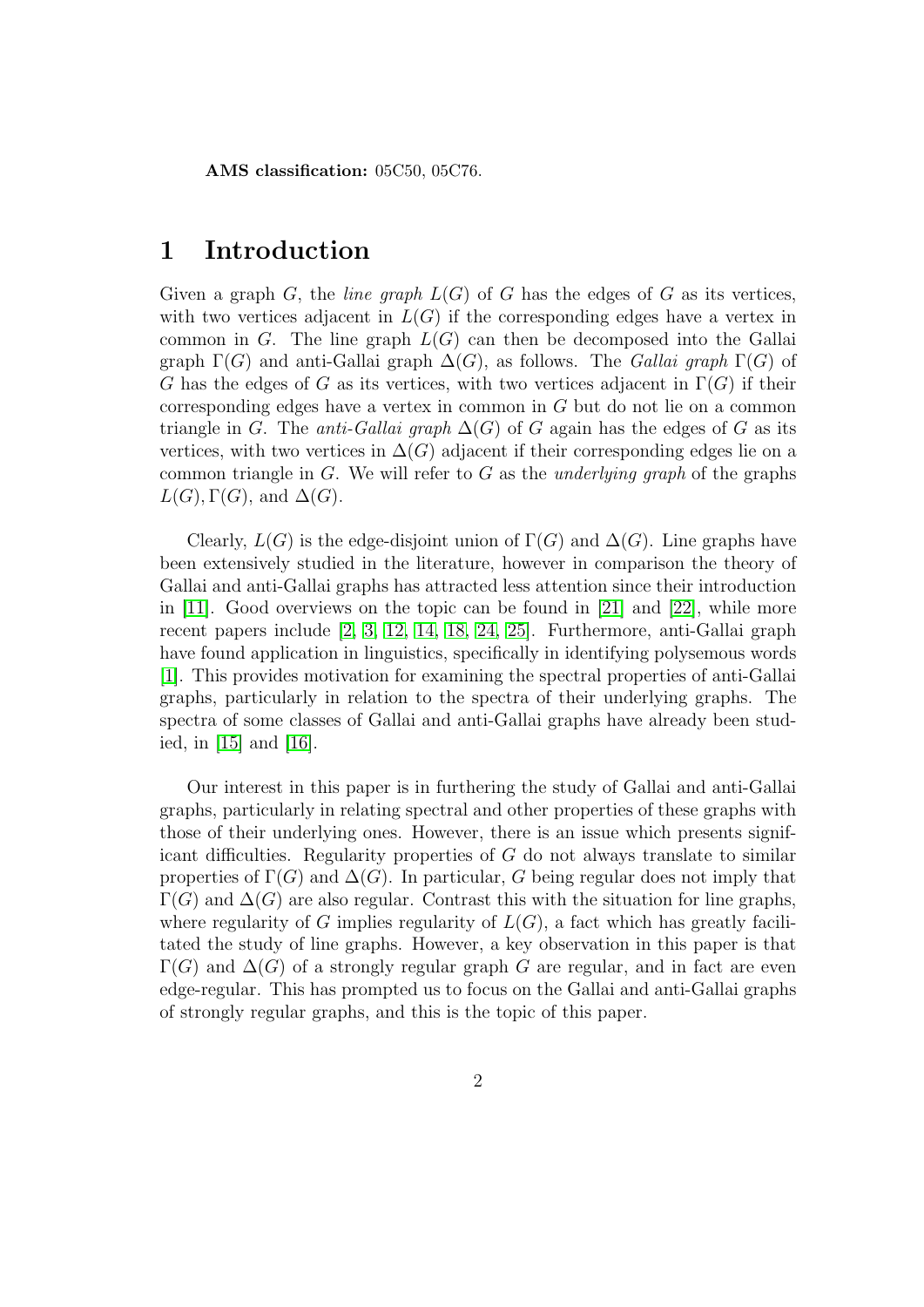We will now define strongly regular graphs. Let G be a k-regular graph with  $n$ vertices. The graph G is said to be *strongly regular* [\[5\]](#page-15-6) with parameters  $(n, k, \lambda, \mu)$ if the following conditions hold:

- (1) G is neither complete nor empty;
- (2) any two adjacent vertices of G have  $\lambda$  common neighbours;
- (3) any two non-adjacent vertices of G have  $\mu$  common neighbours.

We note that the cycles  $C_4$  and  $C_5$  are strongly regular, however all questions that we will consider reduce to trivialities in these cases, so we will henceforth assume  $k \geq 3$  whenever G is strongly regular.

A weaker notion is that of an edge-regular graph. An edge-regular graph [\[23\]](#page-16-4) with parameters  $(n, k, \lambda)$  is a graph on *n* vertices which is regular of degree k and such that any two adjacent vertices have exactly  $\lambda$  common neighbours. It is evident that strongly regular graphs are edge-regular, but the converse does not hold. In fact, the class of strongly regular graphs is far more restricted than that of edge-regular ones, with a rich structure that has attracted numerous researchers. For excellent overviews on the topic, see [\[6,](#page-15-7) [7,](#page-15-8) [13\]](#page-15-9).

In the next section we give some necessary preliminaries on strongly regular graphs, and the subsequent section concerns the Gallai and anti-Gallai graphs of strongly regular graphs. All graph theoretic notations and terminology not defined here are standard, and can be found for instance in [\[9\]](#page-15-10) and [\[4\]](#page-15-11).

# 2 Preliminaries on strongly regular graphs

Henceforth, we assume  $G$  is a connected strongly regular graph with parameters  $(n, k, \lambda, \mu)$ . We will in many cases refer to subgraphs of G, and we must be careful since there are two different types of subgraphs which we will use. The first is an induced subgraph, which is formed from a subset of the vertices of G together with all edges connecting vertices in that set. The more general definition of subgraphs allows for edges from G to be absent even when both endpoints are present in the subgraph. To avoid confusion, we will always refer to induced sugbgraphs as such, and if we simply consider a subgraph (without the word "induced" present) then it is not assumed to be induced.

The following lemmas contain facts that are certainly known, but the proof is included for the benefit of readers unfamiliar with the structure of strongly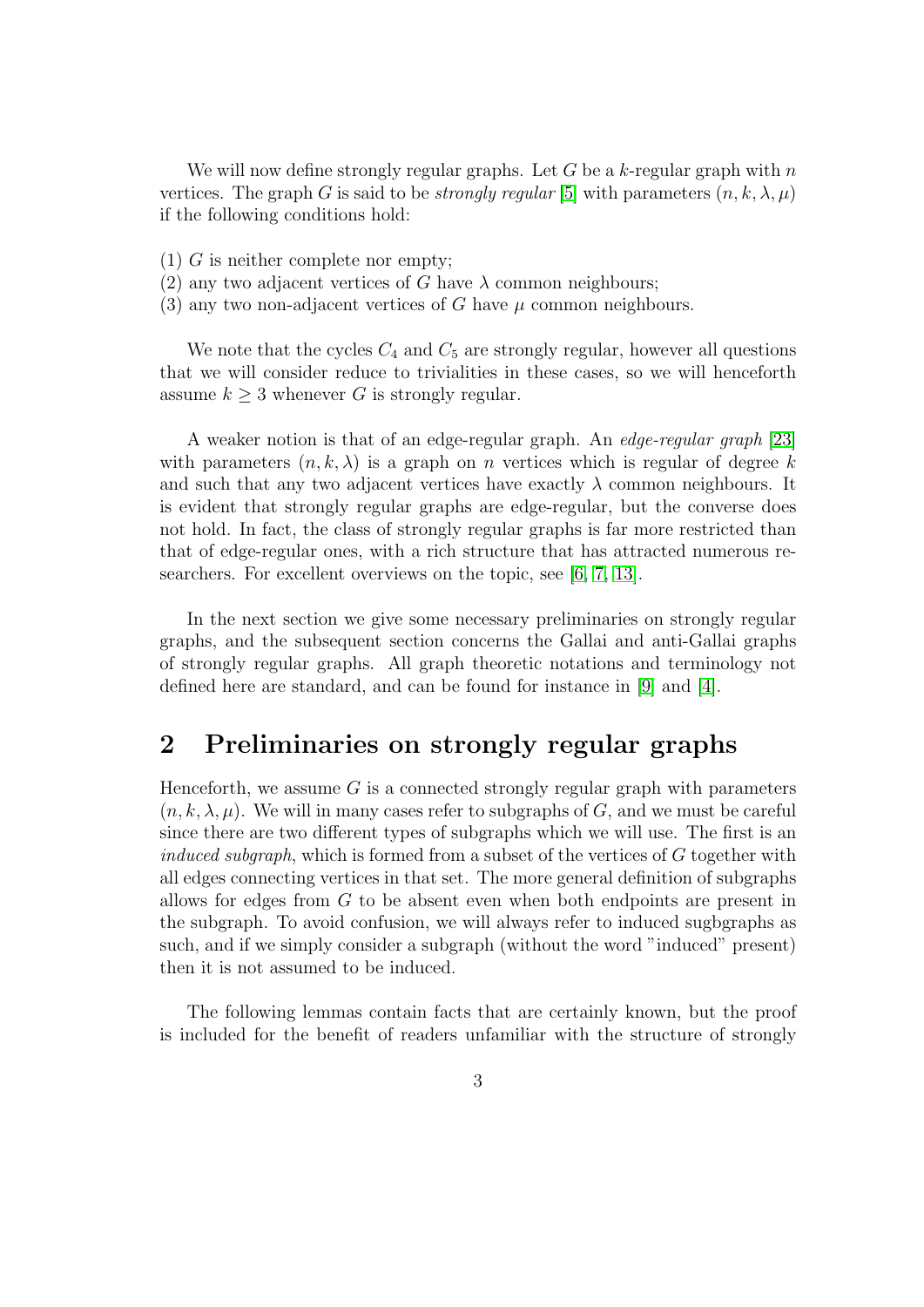regular graphs and standard methods of proof in the field.

### **Lemma 2.1.**  $1. \mu \geq 1.$

- 2. If  $\mu > 1$  then every pair of non-adjacent vertices must belong to at least one cycle of length 4.
- 3. Given an edge  $e = uv$  and a vertex w, either there is a vertex y adjacent to all of  $w, u, v$  or else  $w, u, v$  must belong to a cycle  $C_n$  of length at most 5.
- 4. Given a pair of edges uv and xy, either there is a vertex z adjacent to all of u, v, x, y, or else both edges lie on a cycle  $C_n$  of length at most 6.
- 5. If  $\mu = 1$  then diamonds and  $C_4$ 's are forbidden as induced subgraphs in G (a diamond refers to two triangles sharing a common edge, i.e  $K_4$  with an edge removed [\[14\]](#page-15-2)).
- 6. A strongly regular graph is 2-connected (that is, the removal of any vertex does not disconnect the graph).
- 7. If  $\lambda \leq 1$  then diamonds and  $K_4$ 's are forbidden in G.

Proof. We will employ the following notation, which is not entirely standard in the field. Given vertex x, let  $N_i(x) = \{y : d(x, y) = j\}$ . More standard would be to use  $\Gamma$  instead of N, but we will reserve  $\Gamma$  for the Gallai graph. Then, for any x, the vertices of G can be partitioned into the sets  $\{x\}$ ,  $N_1(x)$ , and  $N_2(x)$ .

Proving 1 is trivial, since G is connected and of diameter 2.

As for 2, if  $y \in N_2(x)$  and  $\mu > 1$  then there are distinct  $u, v \in N_1(x) \cap N_1(y)$ and then xuyv is a cycle of length 4.

For 3, since G has diameter 2 there are paths of length at most 2 from  $w$  to u and from w to v. If these paths do not share vertices other than w then they, together with uv, form a cycle of length at most 5. It is also possible, however, that the paths are of the form  $wxu$  and  $wxv$  for some vertex x, but then x is adjacent to  $w, u, v$ , and the conclusion holds.

4 follows similarly, since we can find paths of length at most 2 between u and x and between v and  $y$ , and then these paths can then either be used to form a cycle of length at most 6 or else yield a point adjacent to all of  $u, x, v, y$ .

For 5, these graphs cannot exist as induced subgraphs since both contain vertices of distance 2 from each other but with two paths of length 2 connecting them.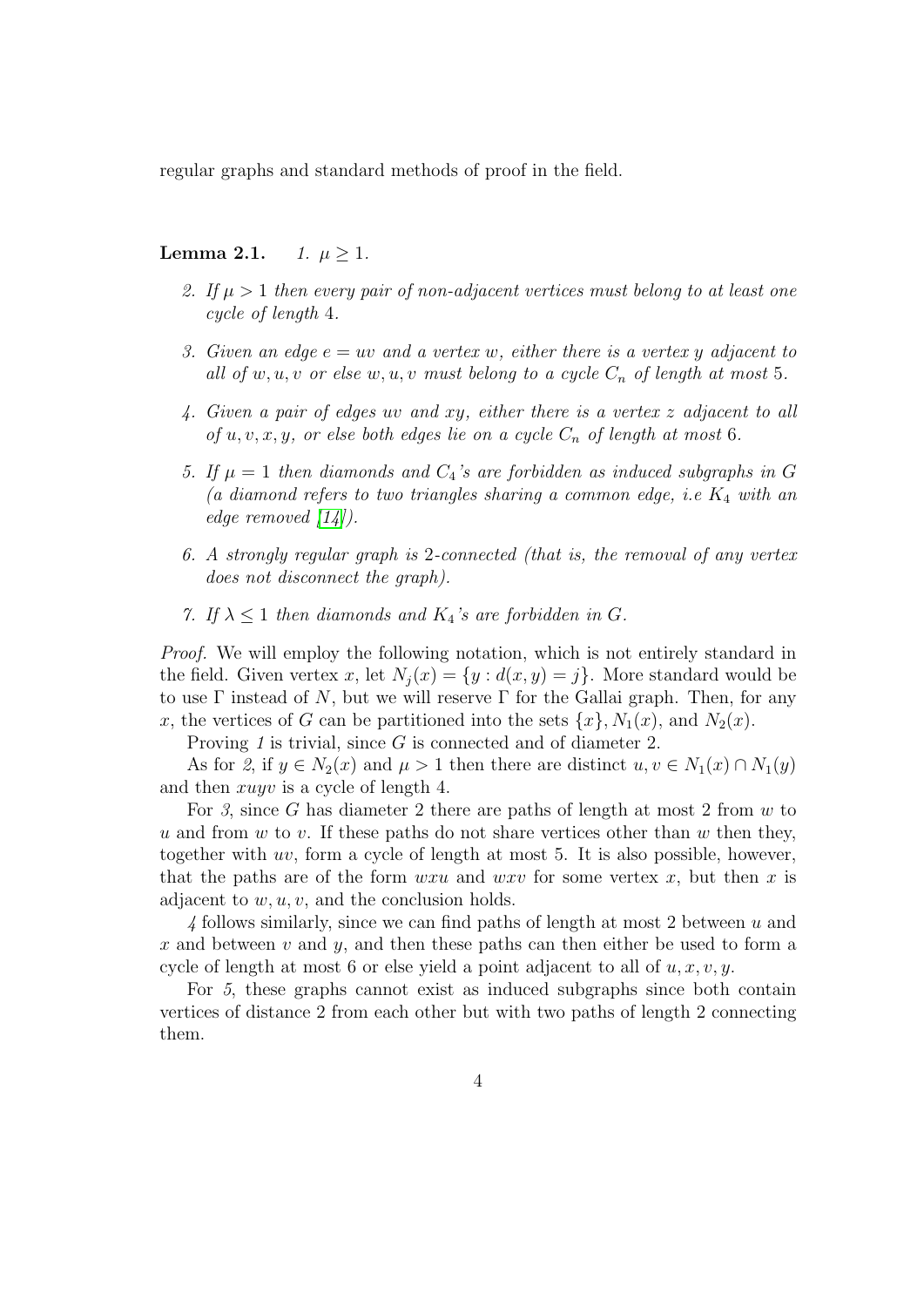

Figure 1: The fan graph  $F_3$  and wheel graph  $W_6$ 

For 6, if we remove a vertex w from  $G$ , then we must show that the subgraph induced on  $N_1(w) \cup N_2(w)$  is connected. Choose  $x \in N_2(w)$ , and let  $y \in N_1(w) \cup$  $N_2(w)$ . Since the diameter of G is 2, there must be a path of length at most 2 from x to y, and this path can't pass through w since  $d(w, x) = 2$ . The result follows from this.

For 7, note that  $\lambda = 1$  implies that any adjacent points can have at most one common neighbor. Both of the graphs indicated contain adjacent points with 2 common neighbors, and therefore can't exist as subgraphs of G.  $\Box$ 

The fan graph, denoted by  $F_n$ , is n copies of  $K_3$  conjoined at a common vertex. Note that  $F_n$  is a planar graph with  $2n + 1$  vertices and 3n edges [\[19\]](#page-16-5). The following result gives a local characterization of strongly regular graphs with  $\lambda = 1$ .

<span id="page-4-0"></span>Lemma 2.2. Let G be a connected strongly regular graph with parameters  $(n, k, 1, \mu)$ . Then every vertex together with its neighbours form a k/2-fan.

*Proof.* Consider an arbitrary vertex  $u$  in  $G$ . Since  $G$  is connected, there exists an edge incident to u and by hypothesis that edge belongs to a  $K_3$ .  $G \neq K_3$  and regular implies that there exists another edge incident to u but disjoint from the first triangle. But by 7 of the previous lemma, diamonds are forbidden in G and hence that edge also belongs to another  $K_3$ . Proceeding like this we find that u together with its neighbours form a  $k/2$ -fan.

 $\Box$ 

A wheel graph  $W_n$  is formed by joining a single vertex to all vertices of the n-cycle  $C_n$ . The following result indicates a structural characteristic of strongly regular graphs with  $\lambda > 2$ .

**Lemma 2.3.** Let G be a connected strongly graph with parameters  $(n, k, \lambda, \mu)$ with  $\lambda \geq 2$ . Then every vertex is a central vertex of at least one wheel.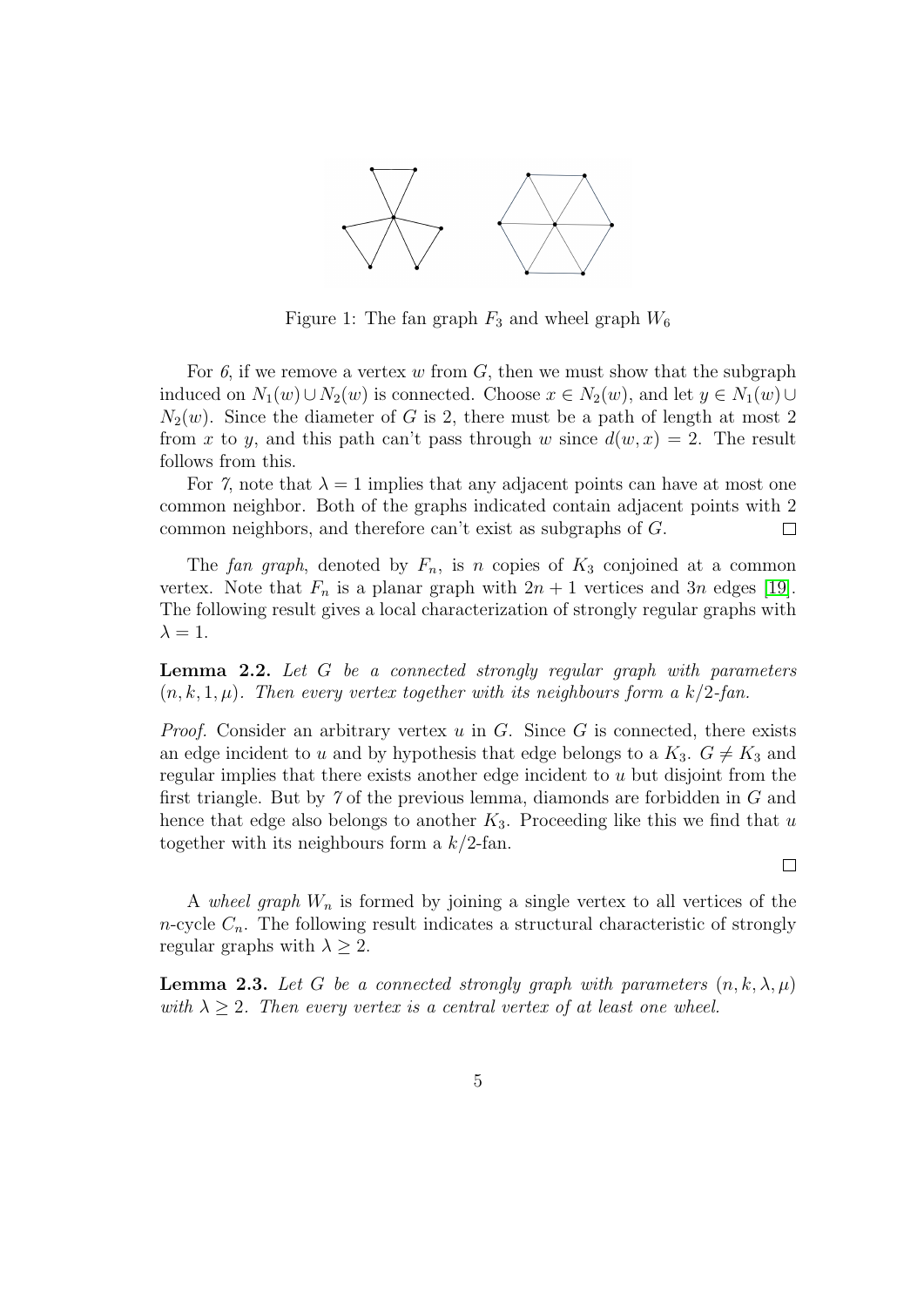*Proof.* Since  $\lambda \geq 2$ , given an edge e the endpoints have at least 2 common neighbors, and e together with these two paths of length 2 form a diamond. Consider  $u \in V(G)$ , and let  $e_1$  be any edge incident to u.  $e_1$  is then the central edge of a diamond. Let  $e_2$  and  $e_3$  be the other edges of the diamond which are incident to  $u$ . Then there exist diamonds with  $e_2$  and  $e_3$  as their central edges. We proceed like this, and the process will terminate only when  $u$  together with some set of edges form a wheel. It may happen that there exists another edge incident to  $u$  which is not in the above wheel. In this case by the same argument we can find another wheel with  $u$  as the central vertex.

 $\Box$ 

 $\Box$ 

# 3 Gallai and anti-Gallai graphs of strongly regular graphs

The following indicates the advantages enjoyed by requiring graphs to be edgeregular (or strongly regular) rather than just regular. We reiterate that this result is false for regular graphs which are not edge-regular.

<span id="page-5-0"></span>**Theorem 3.1.** If G is an edge-regular graph with parameters  $(n, k, \lambda)$ , then  $\Gamma(G)$ and  $\Delta(G)$  are regular graphs.

*Proof.* Consider an arbitrary vertex x of  $\Gamma(G)$ . Let uv be the edge corresponding to this vertex in G. Then by the definition of  $\Gamma(G)$ , the degree of x is  $d_{\Gamma(G)}(x) = d_G(u) + d_G(v) - 2|N_1(u) \cap N_1(v)| - 2$ , where  $d_{\Gamma(G)}(x)$  denotes the degree of x in  $\Gamma(G)$  and  $d_G(u)$ ,  $d_G(v)$  denote the degrees of u, v in G. Hence  $\Gamma(G)$ is  $2(k - \lambda - 1)$ -regular.

Now consider an arbitrary vertex x in  $\Delta(G)$ . Let  $e = uv$  be the corresponding edge in G. Then the degree of x in  $\Delta(G)$  is  $2|N_1(u) \cap N_1(v)| = 2\lambda$ . Therefore,  $\Delta(G)$  is 2 $\lambda$ -regular.

We are interested in even stronger statements. In particular, we are interested in conditions under which the Gallai and anti-Gallai graphs are edge-regular, or even strongly regular. We will consider each of these separately in the following two subsections.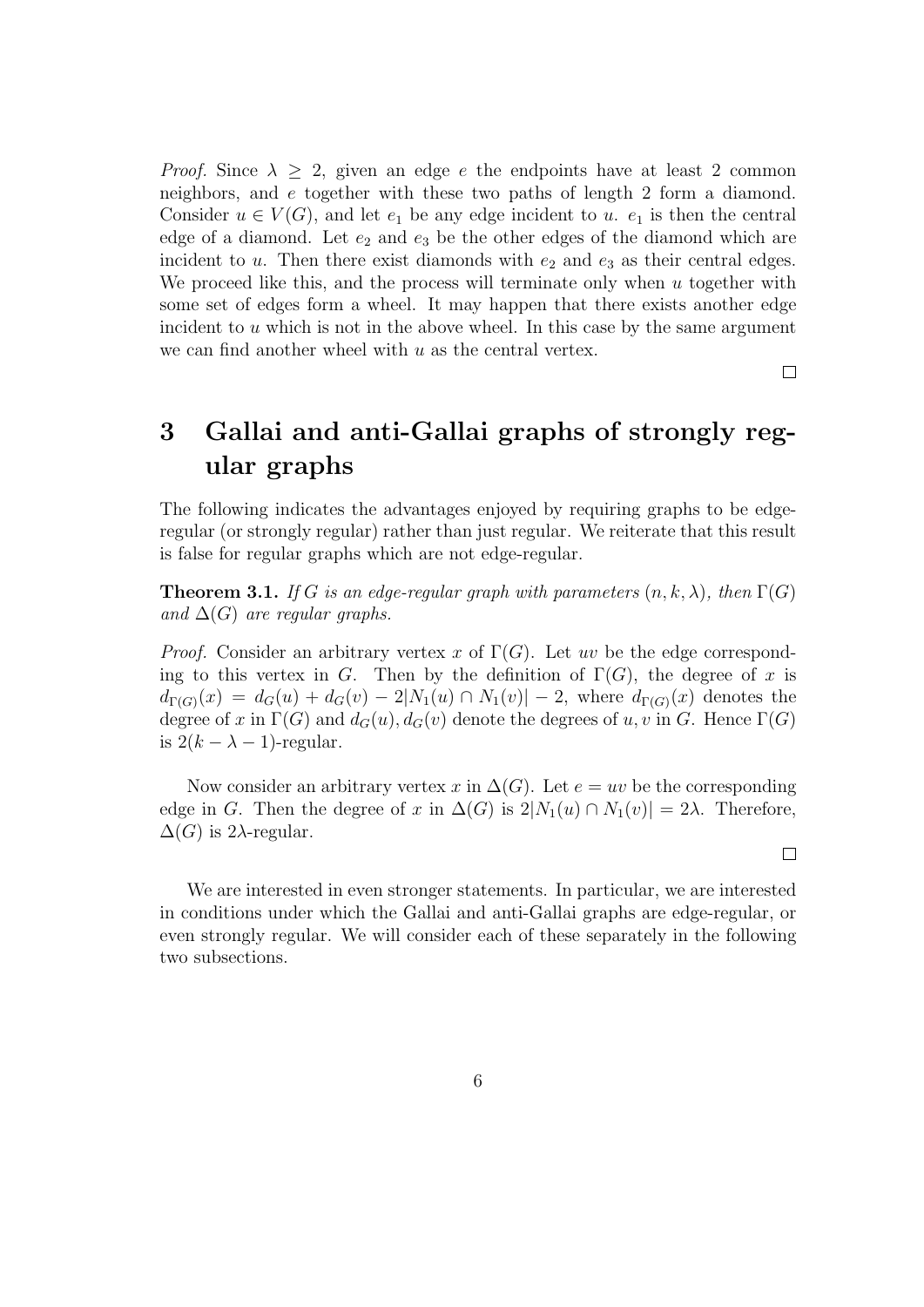### 3.1 Gallai graphs

As per Theorem [3.1](#page-5-0) we have that if G is strongly regular then  $\Gamma(G)$  is regular. In this section we prove that the Gallai graphs of some special classes of strongly regular graphs are edge-regular or strongly regular. We begin with a more general structure theorem.

<span id="page-6-1"></span>**Theorem 3.2.** Let G be a connected graph. The Gallai graph  $\Gamma(G)$  is disconnected if and only if there exists a partition of the edge set into  $E_1, E_2, ... E_p$  where  $p \geq 2$ , such that  $e_i \in E_i$  and  $e_j \in E_j$  are incident in G implies  $e_i$  and  $e_j$  span a triangle in G.

*Proof.* Suppose that  $\Gamma(G)$  is disconnected and let  $\Gamma_1, \Gamma_2, \dots \Gamma_p$  with  $p \geq 2$  be the components of  $\Gamma(G)$ . Let  $E_i = \{e \in G : e \text{ is an edge corresponding to a vertex } v \text{ in } \Omega\}$  $\Gamma_i$ , where  $1 \leq i \leq p$ . Clearly,  $E_i$  is a partition for  $E(G)$ . Since the connectedness of G implies the connectedness of  $L(G)$ , at least one edge of  $E_i$  is incident with some  $e \in E_j$  for some  $j \neq i$ . But,  $\Gamma_i$  and  $\Gamma_j$  are different components of  $\Gamma(G)$ , and hence if  $e_i \in E_i$  is incident with  $e_j \in E_j$  then they must span a triangle in G.

For the converse assume that such a partition exists for  $E(G)$ . Then, for any distinct i and j, the vertices corresponding to the edges in  $E_i$  and  $E_j$  are in different components in  $\Gamma(G)$ .

We can say more in special cases. For instance, for  $\lambda = 0$  we have the following.

<span id="page-6-0"></span>Theorem 3.3. Let G be a connected strongly regular graph with parameters  $(n, k, 0, \mu)$ . Then  $\Gamma(G)$  is connected and edge-regular. Also it is strongly regular if and only if the following conditions hold:

1. If  $\mu = 1$  then any two non-adjacent edges belong to a common  $C_5$ .

2. If  $\mu > 1$  then any two non-adjacent edges belong to a common  $C_4$ .

*Proof.* Since  $\lambda = 0$ , G is K<sub>3</sub>-free and thus  $\Gamma(G) \cong L(G)$ . Since G is connected and k-regular,  $L(G)$  is connected and  $2k-2$  regular, and thus so is  $\Gamma(G)$ .

Consider two adjacent vertices x and y in  $L(G)$ , and let  $e_1$  and  $e_2$  be the corresponding edges in  $G$ . Then  $e_1$  and  $e_2$  must have a common vertex in  $G$ . The number of common vertices of x and y in  $L(G)$  is same as the number of

 $\Box$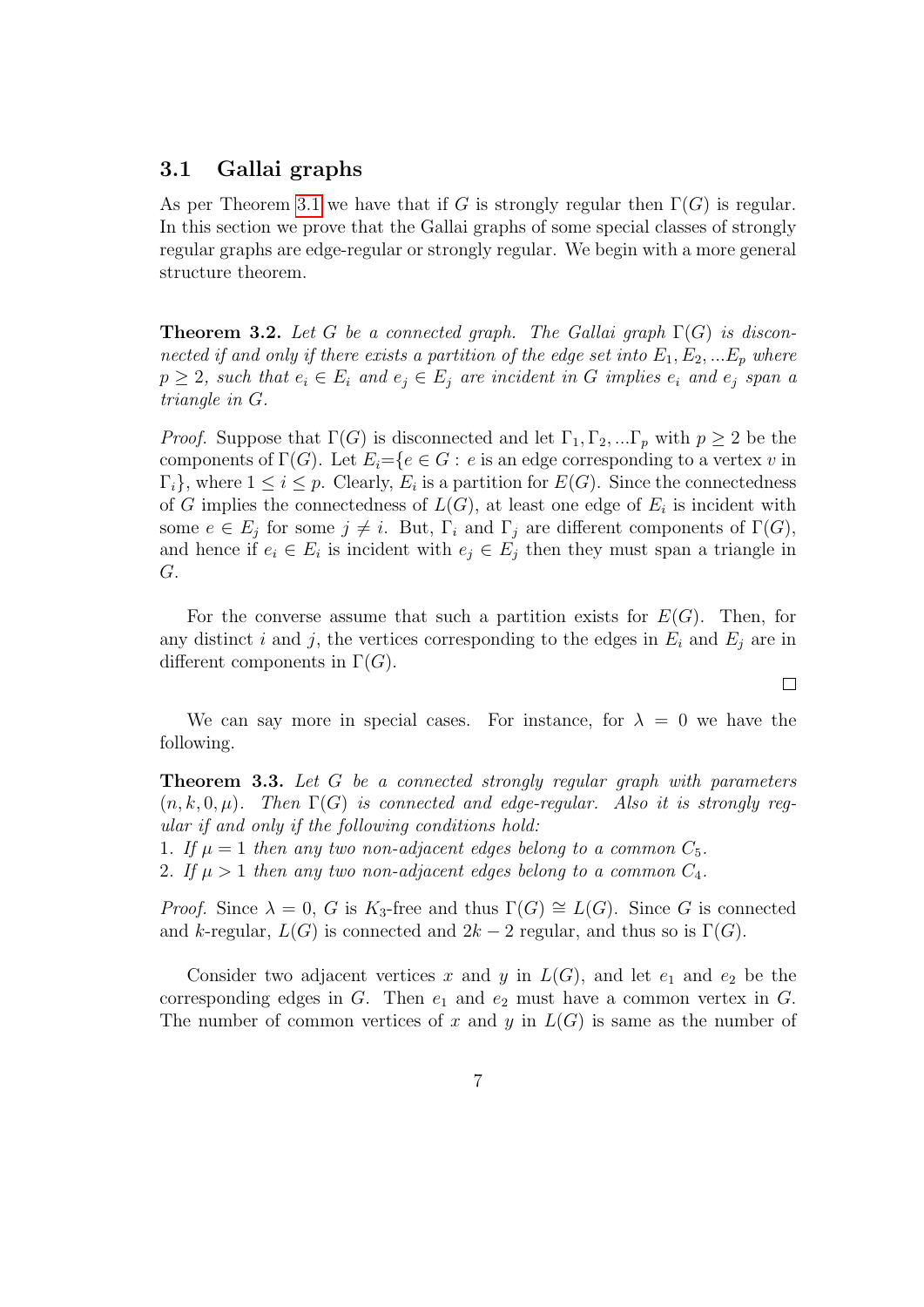edges incident on the common vertex of both  $e_1$  and  $e_2$ . Since the graph is kregular it is equal to  $k-2$ . Hence  $\Gamma(G)$  is an edge-regular graph with parameters  $\left(\frac{nk}{2}\right)$  $\frac{2}{2}$ , 2k – 2, k – 2).

Now consider two non-adjacent vertices x and y in  $L(G)$ . Let  $f_1$  and  $f_2$  be the corresponding edges in G. Then  $f_1$  and  $f_2$  have no common vertex in G. The number of common vertices of x and y in  $L(G)$  is same as the number of edges adjacent to both  $f_1$  and  $f_2$ .

If  $\mu = 1$ , by Lemma [2.1](#page-0-0) part 4,  $f_1$  and  $f_2$  belong to a cycle of length at most 6 (the other possibility, that one point is adjacent to all endpoints of  $f_1$  and  $f_2$ , is not possible since  $\lambda = 0$ ). The cycle cannot be of length 3 (because  $\lambda = 0$ ) or 4 (because  $\mu = 1$ ). If the cycle is of length 5, then the number of common vertices of x and y is 1, otherwise it is 0. Since G is strongly regular by Lemma [2.1](#page-0-0) part 3 there exist non adjacent edges which belong to a  $C_5$ . So  $L(G)$  is strongly regular if and only if any two non-adjacent edges belong to a  $C_5$ .

The same reasoning applies if  $\mu > 1$ , except that now  $f_1$  and  $f_2$  may belong to  $C_4$ ,  $C_5$  or  $C_6$ . If  $f_1$  and  $f_2$  belong to  $C_4$  then the number of common vertices of x and y is 2; otherwise it is 1 or 0. Since  $\mu > 1$ , in G there are edges which belong to  $C_4$ . So  $\Gamma(G)$  is strongly regular if and only if any two non-adjacent edges belong to a  $C_4$ .

A similar result holds when  $\lambda = 1$ .

<span id="page-7-0"></span>**Theorem 3.4.** If G is a connected strongly regular graph with parameters  $(n, k, 1, \mu)$ , then  $\Gamma(G)$  is edge-regular. Furthermore,  $\Gamma(G)$  is strongly regular if and only if  $\mu > 1, k = 4$ , and any two non-adjacent edges belong to a  $C_4$ .

*Proof.* Since G is strongly regular,  $\Gamma(G)$  is  $2(k-2)$ -regular by Theorem [3.1.](#page-5-0) Now consider two adjacent vertices  $v_1$  and  $v_2$  in  $\Gamma(G)$ . If  $e_1$  and  $e_2$  be the corresponding edges in  $G$ , then the number of common vertices of  $v_1$  and  $v_2$  is same as the number of  $K_{1,3}$ 's in which  $e_1$  and  $e_2$  are present. By Lemma [2.2,](#page-4-0) since the number of such induced  $K_{1,3}$  is  $k-2$ , any two adjacent vertices have  $k-2$  common neighbours. Hence  $\Gamma(G)$  is an edge-regular graph with parameters  $(\frac{nk}{2}, 2k-4, k-2)$ .

To prove that  $\Gamma(G)$  is strongly regular, consider two vertices  $v_1$  and  $v_2$  which are non-adjacent in  $\Gamma(G)$ . Let  $e_1$  and  $e_2$  be the corresponding edges in G. Then in G either  $e_1$  and  $e_2$  span a triangle or  $e_1$  and  $e_2$  are non-adjacent.

 $\Box$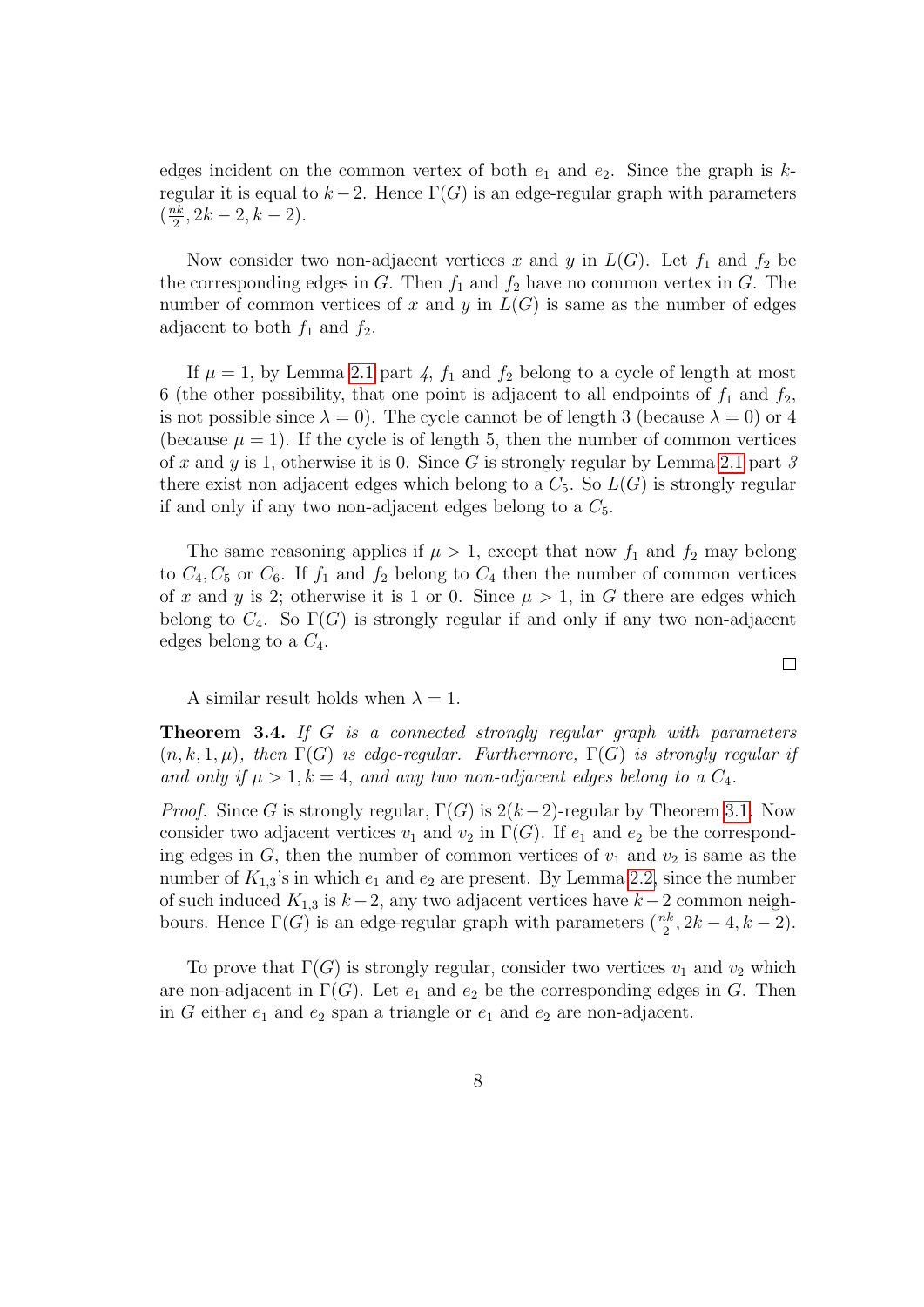In the first case, the number of common neighbours of  $v_1$  and  $v_2$  is same as the number of edges which form  $K_{1,2}$  with both  $e_1$  and  $e_2$ . By Lemma [2.2](#page-4-0) it is same as  $k-2$ .

In the latter case, the number of common vertices is same as the number of induced  $P_4$ 's with end edges  $e_1$  and  $e_2$ . To find the number of induced  $P_4$ 's we consider the following cases.

1)  $\mu = 1$ 

2)  $\mu > 1$ 

If  $\mu = 1$  by Observation 3,  $e_1$  and  $e_2$  may belong to a  $C_5$  or  $C_6$ . By Observation 5,  $C_4$ 's are forbidden in G. Therefore the number of such induced  $P_4$  is one if  $e_1$ and  $e_2$  belong to a  $C_5$ ; otherwise it is zero. Since G contains  $C_5$ ,  $\Gamma(G)$  is strongly regular if and only if  $k - 2 = 1$  and any two non-adjacent edges belong to at least one  $C_5$ . But this is not possible since k is an even number by Lemma [2.2.](#page-4-0)

If  $\mu > 1$ , by the same argument in the above theorem  $\Gamma(G)$  is strongly regular if and only if  $k - 2 = 2$  and any two edges belong in a  $C_4$ . Hence  $\Gamma(G)$  is strongly regular if and only if  $k = 4, \mu > 1$  and any two non adjacent edges belong to a  $C_4$ .

Furthermore, we can deduce a result on the connectivity of  $\Gamma(G)$  under the same conditions as for the previous two results.

 $\Box$ 

**Theorem 3.5.** Let G be a connected strongly regular graph with parameters  $(n, k, \lambda, \mu)$ . Suppose that  $\lambda = 0$  or 1. Then  $\Gamma(G)$  is 2-connected.

Proof. We have the following cases.

#### Case 1:  $\lambda = 0$

Since G is  $K_3$ -free,  $\Gamma(G) \cong L(G)$ . When we consider any two vertices of  $L(G)$ , by Lemma [2.1](#page-0-0) Part  $\lambda$ , the corresponding edges belong to a  $C_4$ ,  $C_5$  or  $C_6$  (there can't be a vertex adjacent to all endpoints of the corresponding edges, since G is  $K_3$ -free). So in  $L(G)$  any two vertices belong to a  $C_4$ ,  $C_5$  or  $C_6$ . Hence it is 2-connected.

#### Case 2:  $\lambda = 1$

In order to show that  $\Gamma(G)$  is 2-connected it is enough to show that any two vertices in  $\Gamma(G)$  belong to a cycle. Consider two vertices x and x' in  $\Gamma(G)$ . We consider separately the following cases.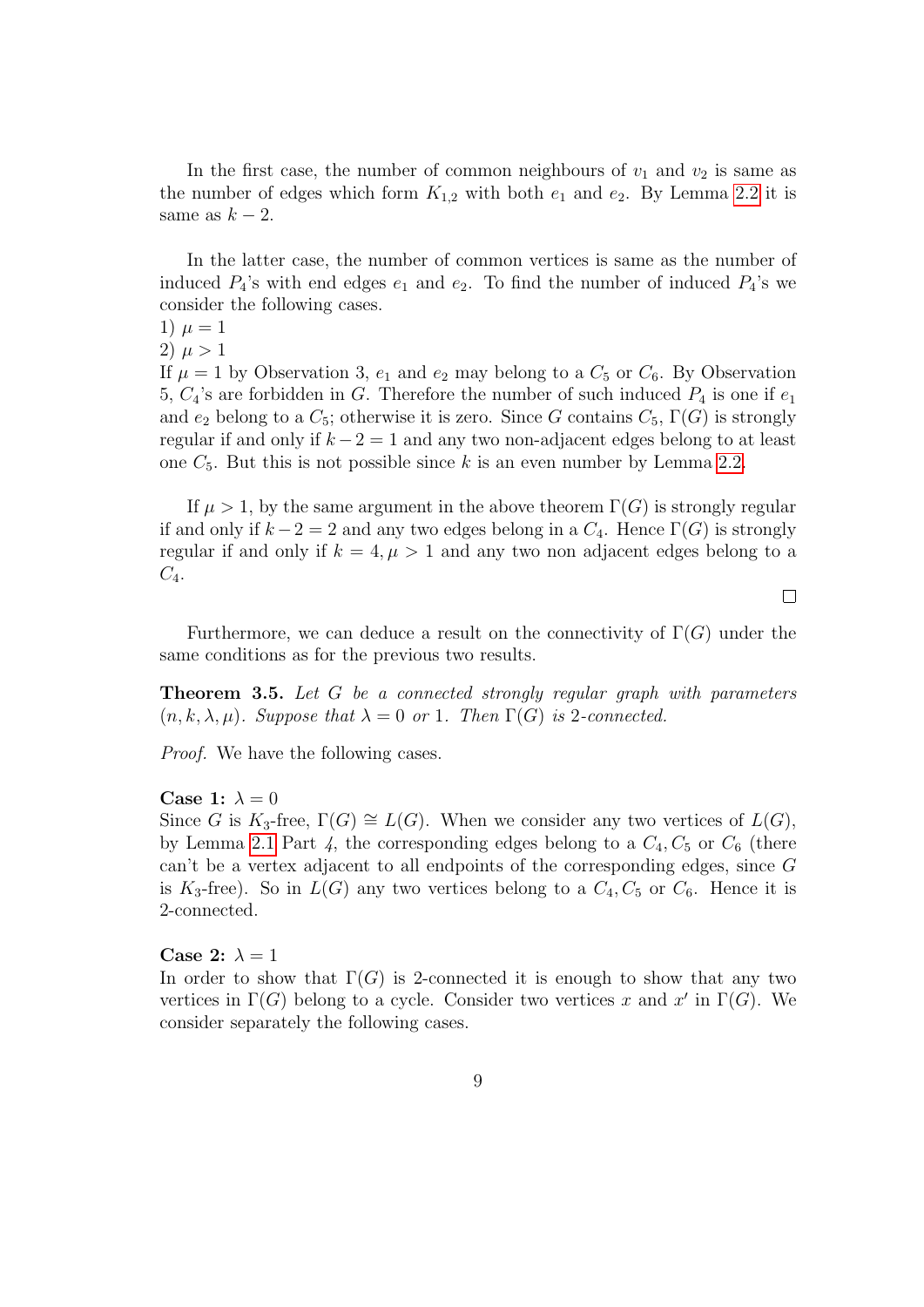

<span id="page-9-0"></span>Figure 2: Edges forming a  $C_4$  in  $\Gamma(G)$ 

(1)  $xx'$  is an edge in  $\Gamma(G)$ .

(2)  $xx'$  is not an edge in  $\Gamma(G)$ .

**Subcase A:**  $xx'$  is an edge in  $\Gamma(G)$  implies that the corresponding edges e and  $e'$  are incident in G and do not belong to a  $K_3$ . By Lemma [2.2](#page-4-0) there exists an edge l such that e and l span a  $K_3$  in G. Similarly there exists edge l' such that  $e'$  and l' span a  $K_3$  in G. Then the vertices corresponding to  $e, l', l, e'$  form a path  $P_4$  in  $\Gamma(G)$ . Then this path together with the edge  $xx'$  form a  $C_4$  in  $\Gamma(G)$ .

Figure [2](#page-9-0) shows the edges used in this argument to form a cycle in  $\Gamma(G)$ . The reader may wish to take the time to thoroughly digest this argument, as variants of it will be used throughout the next subcase.

**Subcase B:**  $xx'$  not an edge in  $\Gamma(G)$ , which means that either the corresponding edges are incident in  $G$  and belong to a  $K_3$  or are not incident. For the first case, by Lemma [2.2,](#page-4-0) there exist at-least two edges  $l$  and  $l'$  which span a  $K_3$  in  $G$ . Then the vertices corresponding to  $e, l, e', l', e$  span a  $C_4$  in  $\Gamma(G)$ . For the latter case by Lemma [2.1](#page-0-0) part 4, either e and e' belong to a cycle  $C_n$  where  $3 < n < 7$ in  $G$ , or there is a vertex adjacent to all endpoints of  $e, e'$ . Let us consider the cycle case first. If it is an induced  $C_n$  then clearly x and x' belong to a  $C_n$  in  $\Gamma(G)$ . If not, there are edges which belong to a  $K_3$  in G. Consider two edges  $e_1$ and  $e_2$  with a common vertex u and span a  $K_3$  in G. By Lemma [2.2](#page-4-0) there exist another edges  $l$  and  $l'$  incident on  $u$  which span a  $K_3$  in  $G$ . Since diamonds are forbidden in G, the vertices corresponding to  $e_1, l, e_2$  form a  $P_3$  in G. So, if two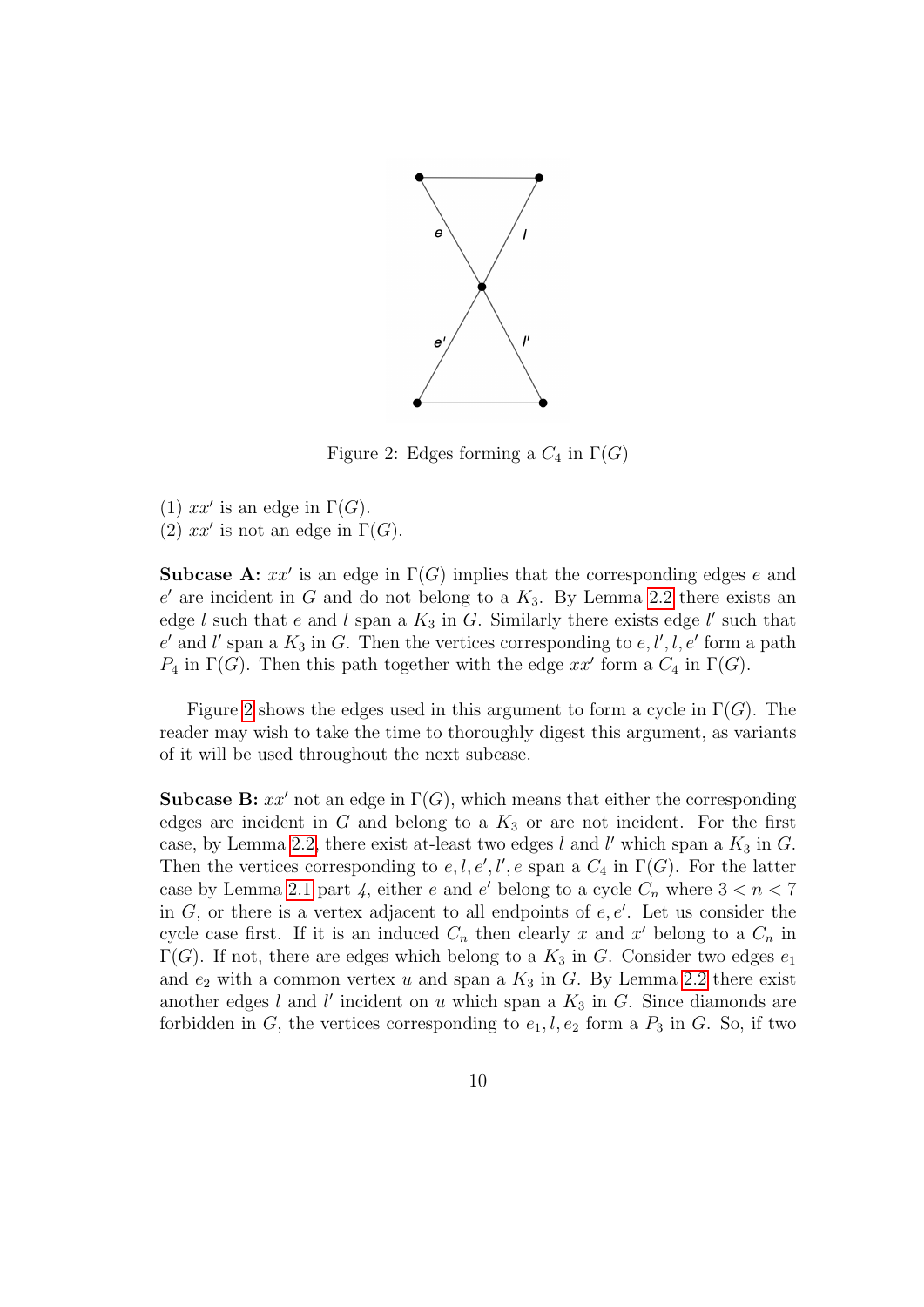edges span a  $K_3$  in G then by the above explanation we can find an edge such that the vertices corresponding to the edges of  $K_3$  and the new edge form a  $P_3$ in G. Also if  $e_1, e_2, e_3$  are three consecutive edges in  $C_n$  and if  $e_1$  and  $e_2$  span a  $K_3$  in G, since diamonds are forbidden in G,  $e_2$  and  $e_3$  cannot span a  $K_3$  in G. So by the above explanation in  $\Gamma(G)$ , we can find a cycle  $C_n$  of length at most 9 containing the vertices x and x'. That is, in  $\Gamma(G)$  any two vertices belong to at least one  $C_n$ . Hence  $\Gamma(G)$  is 2-connected.

Finally, if there is a vertex  $v$  adjacent to each endpoint of  $e$  and  $e'$  then a similar argument allows us to build a cycle in  $\Gamma(G)$ , as follows. Since  $k \geq 4$  each endpoint of  $e$  is adjacent to a point other than  $v$ , and this can't be an endpoint of  $e'$  since diamonds are forbidden. This new edge cannot span a triangle with  $e$ or containing v, since  $\lambda = 1$ . Similar new edges can be found at the endpoints of e'. The edges  $ef_1s_1s'_2f'_2e'f'_1s'_1s_2f_2e$  form a  $C_{10}$  in  $\Gamma(G)$ .  $\Box$ 

As discussed in the introduction, the spectra of Gallai graphs is of considerable interest, and one of the most important properties of strongly regular graphs is simple form of their spectra, and the ease with which it can be calculated. This is the object of the following theorem, which is well-known.

<span id="page-10-0"></span>**Theorem 3.6.** [\[5\]](#page-15-6)[\[10\]](#page-15-12) The distinct eigenvalues of a connected strongly regular graph G with parameters  $(n, k, \lambda, \mu)$  are  $k, \frac{1}{2}$ 2  $[(\lambda - \mu) + \sqrt{(\lambda - \mu)^2 + 4(k - \mu)}]$  and  $k, \frac{1}{2}$ 2  $[(\lambda - \mu) + \sqrt{(\lambda - \mu)^2 - 4(k - \mu)}].$ 

We will now work through a series of examples that illustrate our results, and will in each case indicate the spectra of the Gallai graphs in question.

**Example 3.7.** Let G be a connected strongly regular  $C_6$ -free graph with parameters  $(n, k, 0, 1)$ . Since  $\mu = 1$ , by Lemma [2.1](#page-0-0) parts 4 and 5 any two nonadjacent edges must belong to either  $C_6$  or  $C_5$  or both (the other possibility in Lemma [2.1](#page-0-0) part  $\dot{4}$ , a vertex adjacent to all endpoints of both edges, cannot occur since  $\lambda = 1$ ). Since the graph is  $C_6$ -free any two edges must belong to  $C_5$ , hence by Theorem [3.3,](#page-6-0)  $\Gamma(G)$  is a strongly regular graph with parameters  $\left(\frac{nk}{2}\right)$ 2  $, 2k-2, k-2, 1$ ). By Theorem [3.6,](#page-10-0) the distinct eigenvalues of  $\Gamma(G)$  are  $2k-2, -1$ 2  $[(k-3)+\sqrt{(k-3)^2+4(2k-3)}]$  and  $\frac{1}{2}$ 2  $[(k-3)-\sqrt{(k-3)^2+4(2k-3)}].$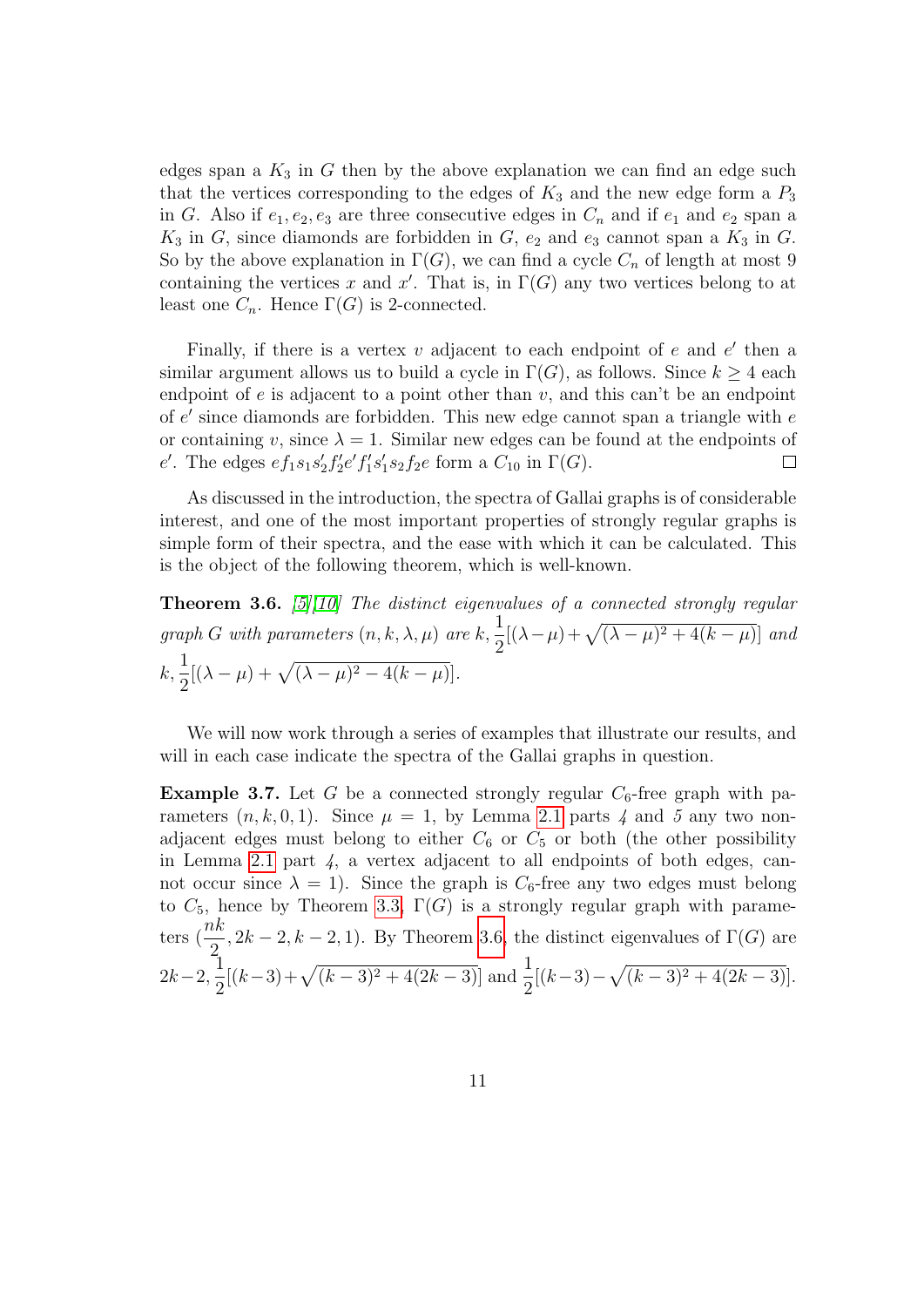Example 3.8. Let G be a connected strongly regular graph with parameters  $(n, k, 0, \mu)$ , where  $\mu > 1$ . Suppose also that every pair of non-adjacent edges belong to a  $C_4$ . Then, since  $\mu > 1$ , by Theorem [3.3,](#page-6-0)  $\Gamma(G)$  is a strongly regular graph with parameters  $\left(\frac{nk}{2}\right)$ 2  $, 2k-2, k-2, 2$ . The distinct eigenvalues of  $\Gamma(G)$  are therefore  $2k-2, \frac{1}{2}$ 2  $[(k-4)+\sqrt{(k-4)^2+4(2k-4)}]$  and  $\frac{1}{2}$ 2  $[(k-4)-\sqrt{(k-4)^2+4(2k-4)}]$ by Theorem [3.6.](#page-10-0)

**Example 3.9.** Let  $G$  be a connected strongly regular graph with parameters  $(n, k, 1, \mu)$ , where  $\mu > 1$  and any two edges are contained in a  $C_4$ . by Theorem [3.4,](#page-7-0)  $\Gamma(G)$  is a connected strongly regular graph with parameters  $(2n, 4, 2, 2)$ , and then by Theorem [3.6](#page-10-0) the distinct eigenvalues of  $\Gamma(G)$  are 4,  $\sqrt{2}$  and  $-\sqrt{2}$ .

### 3.2 Anti-Gallai graphs

The following is the analogue of Theorem [3.2](#page-6-1) for anti-Gallai graphs.

<span id="page-11-0"></span>**Theorem 3.10.** Let G be a connected graph. The anti-Gallai graph  $\Delta(G)$  is disconnected if and only if there exists a partition of the edge set of G into  $E_1, E_2, ... E_p$  where  $p \geq 2$ , such that if  $e_i \in E_i$  and  $e_j \in E_j$  are incident in G then  $e_i$  and  $e_j$  do not belong to a  $K_3$ , and there exists at least one pair of this type.

*Proof.* Suppose that  $\Delta(G)$  is disconnected and let  $\Delta_1, \Delta_2, ... \Delta_p$  with  $p \geq 2$  be the components of  $\Delta(G)$ . As in the proof of Theorem [3.2](#page-6-1) consider

 $E_i = \{e \in G : e \text{ is an edge corresponding to a vertex } v \text{ in } \Delta_i\},\$ 

where  $1 \leq i \leq p$ . Clearly,  $E_i$  is a partition for  $E(G)$ . Since the connectedness of G implies the connectedness of  $L(G)$ , at least one edge  $e_i \in E_i$  is incident with some  $e_j \in E_j$  with  $j \neq i$ . However,  $\Delta_i$  and  $\Delta_j$  are different components of  $\Delta(G)$ , and hence if  $e_i \in E_i$  is incident with  $e_j \in E_j$  then they do not belong to a triangle in G.

For the converse assume that such a partition exists for  $E(G)$ . Then for any i and j, the vertices corresponding to the edges in  $E_i$  and  $E_j$  induce different components in  $\Delta(G)$ .

 $\Box$ 

We can deduce from this a result on strongly regular graphs with  $\lambda = 2$ , as follows.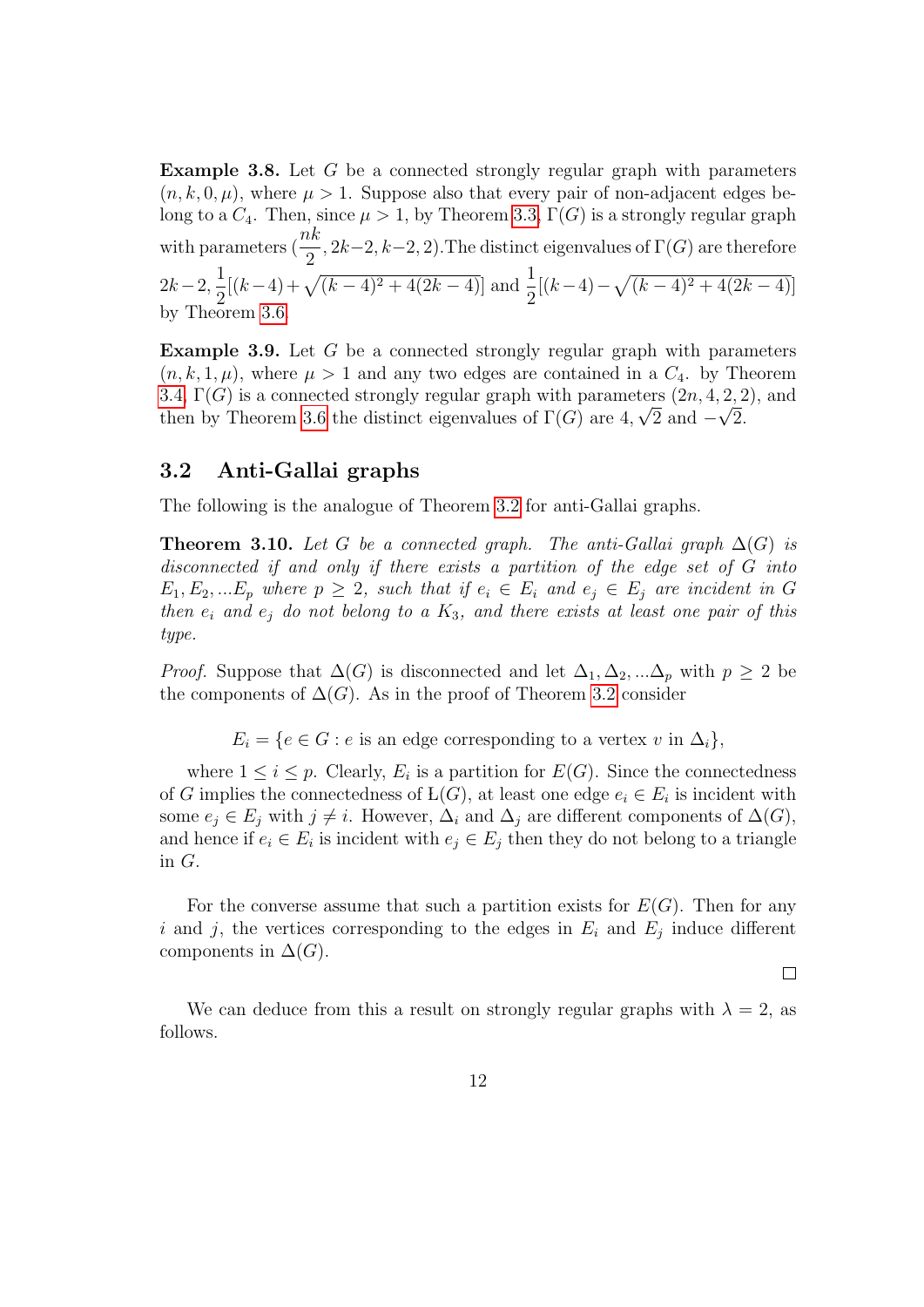<span id="page-12-0"></span>**Theorem 3.11.** Let G be a connected strongly regular graph with paramenters  $(n, k, 2, \mu)$ , where each vertex in G belongs to exactly one wheel. Then  $\Delta(G)$  is connected and edge-regular.

*Proof.* Suppose  $\Delta(G)$  is disconnected. Then by Theorem [3.10](#page-11-0) there exists at least two edges  $e_i \in E_i$  and  $e_j \in E_j$  which are incident but do not belong to a  $K_3$ in G. Let u be the common vertex of both  $e_i$  and  $e_j$ . By assumption, since the neighbouring vertices induce a wheel in G, there exist edges  $e_{i+1}, e_{i+2}, ..., e_{i-1}, e_i$ such that the pairs of edges  $(e_i, e_{i+1}), (e_{i+1}, e_{i+2}), ..., (e_{j-1}, e_j)$  belongs to a  $K_3$ in G. Since  $e_i \in E_i$ , the edges  $e_{i+1}, e_{i+2}, \ldots, e_{j-1}, e_j$  all belong to  $E_i$ . This is a contradiction, and hence  $\Delta(G)$  is connected.

By Theorem [3.1,](#page-5-0)  $\Delta(G)$  is a 4-regular graph. Since G is not  $K_4$  any two adjacent vertices in  $\Delta(G)$  have only one common neighbour. Hence  $\Delta(G)$  is edge-regular with parameters  $(\frac{nk}{2}, 4, 1)$ .

As in the previous subsection, we will now work through a series of examples illustrating our results.

 $\Box$ 

**Example 3.12.** Let  $G$  be a connected strongly regular graph with parameters  $(n, k, 0, \mu)$ . Since  $\lambda = 0$ , G is K<sub>3</sub>-free. Hence  $\Delta(G)$  is totally disconnected. The spectrum of  $\Delta(G)$  is  $(0^{\frac{kn}{2}})$ .

**Example 3.13.** Let  $G$  be a connected strongly regular graph with parameters  $(n, k, 1, \mu)$ . Since  $\lambda = 1$ , every edge of G belong to exactly one  $K_3$  and no two  $K_3$  share a common edge. Therefore  $\Delta(G)$  is the disjoint union of  $\frac{kn}{6}$ triangles.  $\Delta(G)$  therefore has the spectrum  $\left(-1^{\frac{kn}{3}}, 2^{\frac{kn}{6}}\right)$ .

Example 3.14. Let us consider the anti-Gallai graph of the line graph of the complete bipartite graph,  $L(K_{n,n})$ .  $L(K_{n,n})$  contains  $2n$  copies of  $K_n$  sharing common vertices, where two  $K_n$ 's have no common edges and the edges of two copies of  $K_n$  do not belong to a  $K_3$ . Hence  $\Delta(L(K_{n,n}))$  is the disjoint union of 2n copies of  $\Delta(K_n)$ . Since every pair of edges in K<sub>n</sub> spans a triangle,  $\Delta(K_n) \cong$  $L(K_n)$ , and  $L(K_n)$  is a well-known family of graphs known as the *triangular graphs*. These are strongly regular with parameters  $(\frac{n(n-1)}{2}, 2(n-2), n-2, 4)$  and spectrum  $(2(n-2)^1, (n-4)^{n-1}, -2^{n(n-3)/2})$ . Hence the spectrum of  $\Delta(L(K_{n,n}))$ is  $(2(n-2)^{2n}, (n-4)^{2n(n-1)}, -2^{n^2(n-3)}).$ 

Our final result applies to a situation in which we are not able to identify  $\Delta(G)$  easily but in which we can say something about the spectrum only.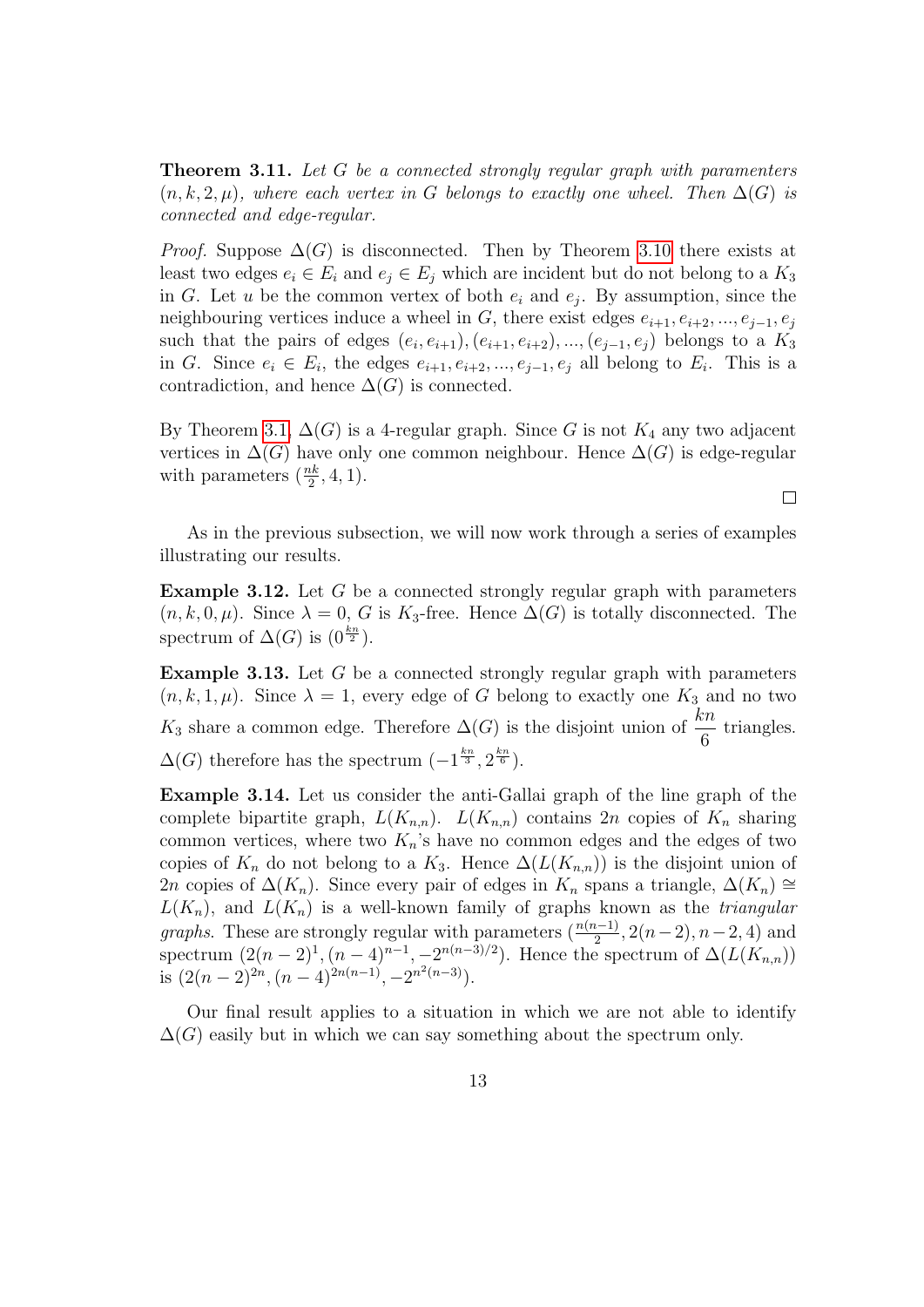

<span id="page-13-0"></span>Figure 3:  $R(C_6)$ 

**Definition 3.1.** Suppose  $\alpha_1 \leq \ldots \leq \alpha_n$  and  $\beta_1 \leq \ldots \leq \beta_m$ , with  $m < n$ . We will say the sequence of  $\beta$ 's *interlace* the sequence of  $\alpha$ 's if  $\alpha_k \leq \beta_k \leq \alpha_{k+n-m}$  for  $k=1,\ldots,m$ .

The following two lemmas are famous results in spectral graph theory.

<span id="page-13-2"></span>**Lemma 3.15.** [\[8\]](#page-15-13) If G be a graph and H an induced subgraph. Then the eigenvalues of H interlace those of G.

<span id="page-13-1"></span>**Lemma 3.16.** [\[4\]](#page-15-11) If G is a k-regular graph, then spec(G)  $\in [-k, k]$ , and  $k \in$  $spec(G).$ 

We need two further definitions.

**Definition 3.2.** Let  $G_1$  and  $G_2$  be vertex-disjoint graphs. The *join* of  $G_1$  and  $G_2$ , denoted  $G_1 \vee G_2$ , is the supergraph of  $G_1 + G_2$  in which each vertex of  $G_1$  is adjacent to every vertex of  $G_2$  [\[4\]](#page-15-11).

**Definition 3.3.** The *semi-total point graph*  $R(G)$  of a graph G is obtained from  $G$  by adding a new vertex corresponding to every edge of  $G$ , then joining each new vertex to the end vertices of the corresponding edge i.e; each edge of G is replaced by a triangle [\[26\]](#page-16-6).

The semi-total point graph of a cycle,  $R(C_n)$ , will be of special interest to us, and Figure [3](#page-13-0) represents this graph for  $n = 6$ . The following lemma connects joins, semi-total point graphs, and anti-Gallai graphs.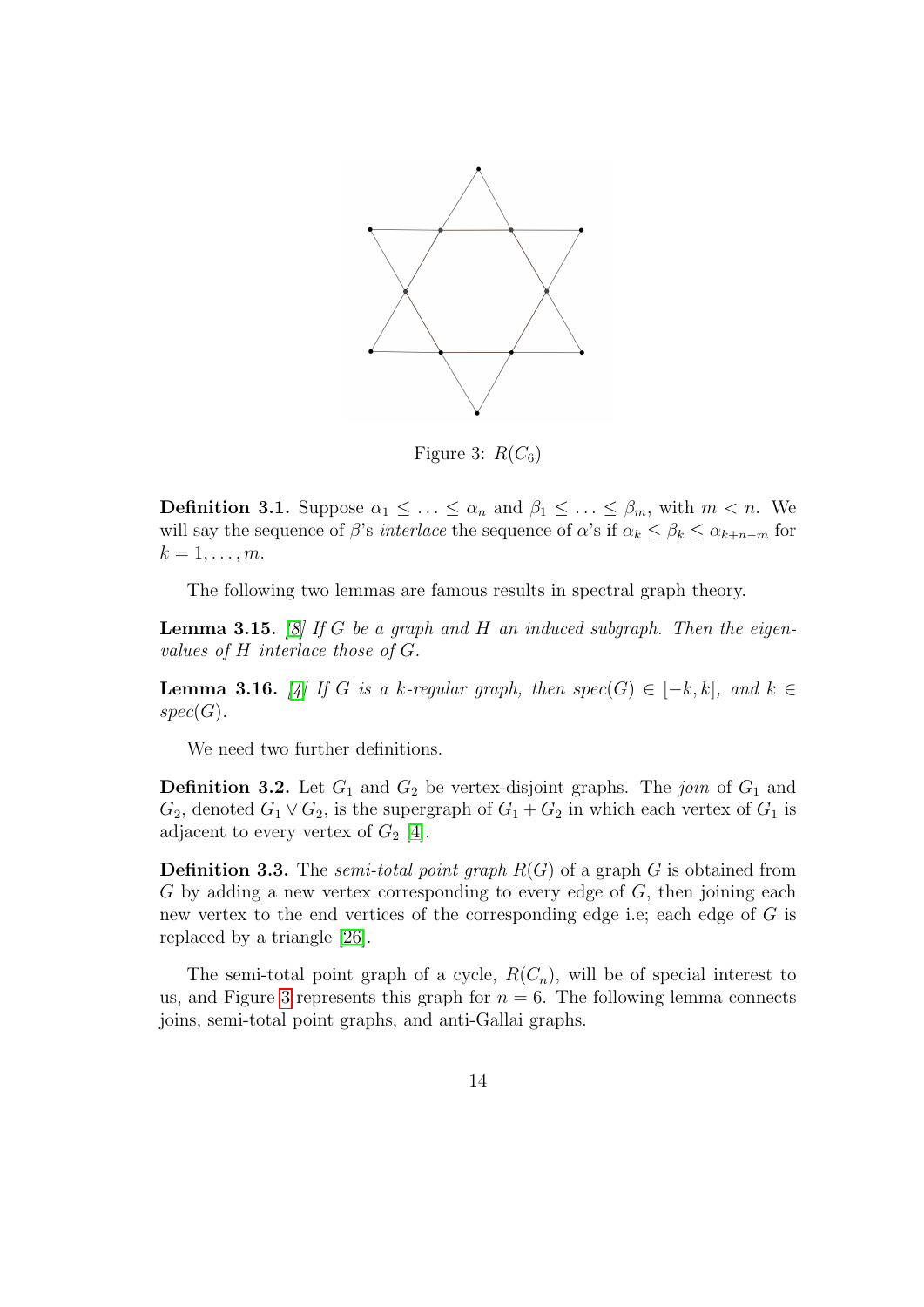<span id="page-14-3"></span>**Lemma 3.17.** [\[16\]](#page-15-5) If  $G = H \vee K_1$ , where H is K<sub>3</sub>-free, then  $\Delta(G)$  is the semitotal point graph of H.

We are now prepared to prove the following theorem.

Theorem 3.18. Let G be a connected strongly regular graph with parameters  $(n, k, 2, \mu)$ , and suppose that each vertex in G belongs to exactly one wheel. Then spec( $\Delta(G)$ ) ⊆ [-4,4] and the eigenvalues of  $R(C_k)$  interlace those of  $\Delta(G)$ .

*Proof.* By Theorem [3.11,](#page-12-0)  $\Delta(G)$  is a 4-regular graph. Therefore, by Lemma [3.16](#page-13-1) the largest eigenvalue of  $\Delta(G)$  is 4 and  $spec(G) \in [-4, 4]$ . Also, by assumption each vertex belong to exactly one wheel  $(C_n \vee K_1)$ . Since  $\lambda = 2$  a vertex in G together with its neighbours form an induced k-wheel. Then, by Lemma [3.17,](#page-14-3) it is clear that  $\Delta(G)$  contains the semi-total point graph  $R(C_k)$  as an induced subgraph. Therefore, by Lemma [3.15,](#page-13-2) the eigenvalues of  $R(C_k)$  interlace those of  $\Delta(G)$ .

 $\Box$ 

To apply this result requires knowledge of the spectrum of  $R(C_k)$ . The eigenvectors of this graph can be found in a similar manner to that of a cycle, namely by placing powers of a complex  $n$ -th at the points of the cycle, and then finding what the remaining values must be at the other points. We omit the details, but the reader may check that that spectrum of  $R(C_k)$  is the values of the form  $r \pm \sqrt{r^2+4r+8}$  $\frac{2^{2}+4r+8}{2}$ , where  $r = 2\cos(2\pi k/n)$  for  $k = 1, ..., n$ .

## 4 Acknowledgements

We would like to thank Misha Lavrov for helpful conversations.

## References

- <span id="page-14-2"></span>[1] Anand, P., Escaudro, H., Gera, R., Martell, C., Triangular line graph and word sense disambiguation, Discrete Applied Mathematics 159 (2011), 1160 - 1165.
- <span id="page-14-0"></span>[2] Aparna Lakshmanan S., Characterization of some special classes of the Gallai and the anti-Gallai graphs, Discourse 1 (2013), 85 - 89.
- <span id="page-14-1"></span>[3] Aparna Lakshmanan S., Rao, S. B., Vijayakumar, A., Gallai and anti-Gallai graphs of a graph, Math. Bohem., 132(1) (2007), 43 - 54.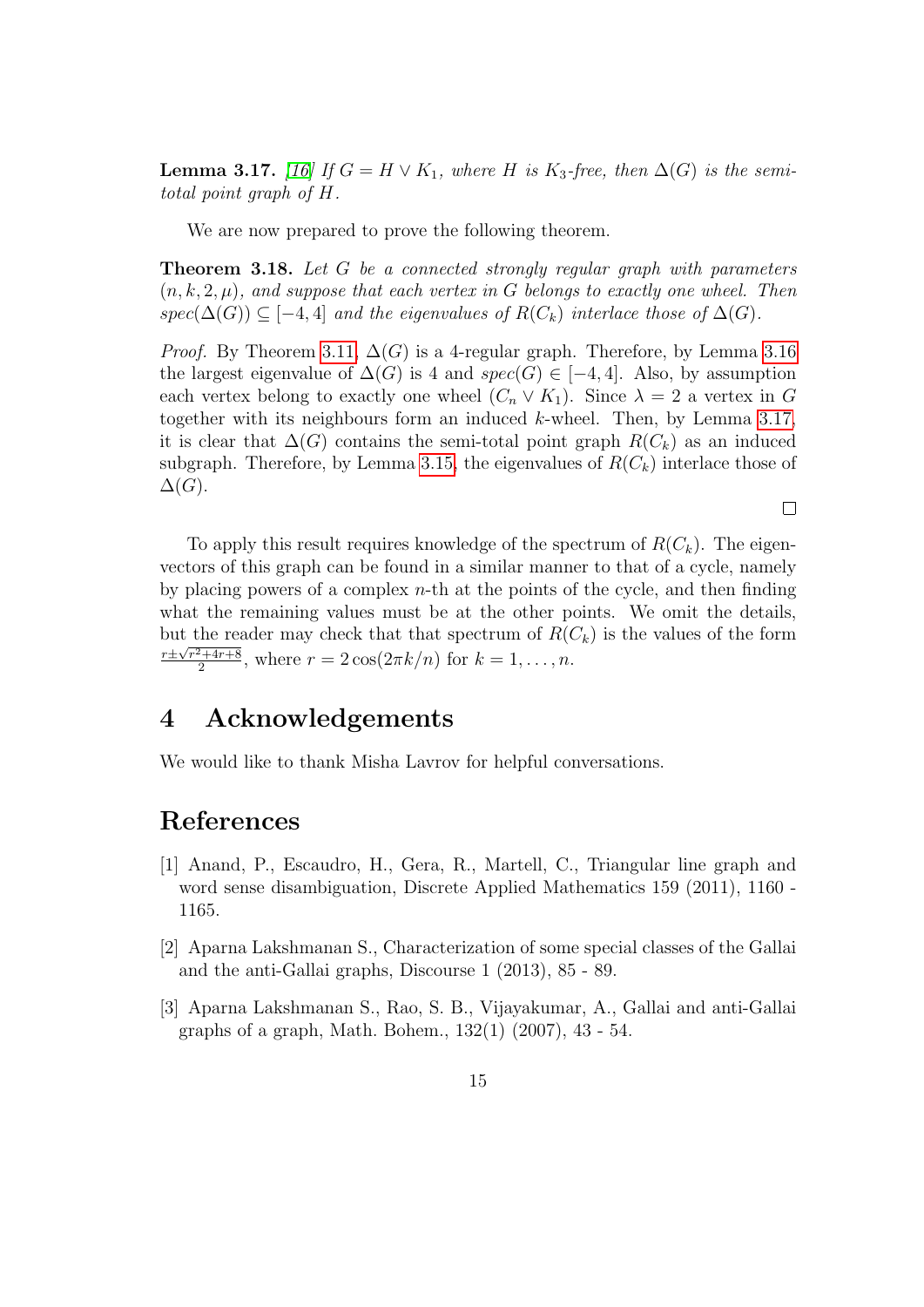- <span id="page-15-11"></span>[4] Balakrishnan, R., Ranganathan, K., A text book of graph theory, Springer (1999).
- <span id="page-15-6"></span>[5] Bapat, R.B., Graphs and Matrices, Springer.
- <span id="page-15-7"></span>[6] Brouwer, A., Van Maldeghem, H., Strongly regular graphs, https://homepages.cwi.nl/ $\tilde{a}$ eb/math/srg/rk3/srgw.pdf.
- <span id="page-15-8"></span>[7] Cameron, P., Strongly regular graphs, Topics in Algebraic Graph Theory, 102 (2004), 203-221.
- <span id="page-15-13"></span>[8] Cvetcovic, D., Graphs and Their Spectra, (Thesis), Univ.Beograd,Publ. Elektrotehn. Fak. Ser. Mat. Fiz.. 354-356 (1971), 1 - 50.
- <span id="page-15-10"></span>[9] Cvetcovic, D., Doob, M., and Sachs, H., Spectra of Graphs - Theory and application, academic press, New York, 1980.
- <span id="page-15-12"></span>[10] Cvetcovic, D., Peter Rowlinson and Slobodan Simic, An Introduction to the Theory of Graph Spectra, London Mathematical Society
- <span id="page-15-0"></span>[11] Gallai, T., Transitiv orientierbare graphen, Acta Math. Hung., 18(1-2) (1967), 25–66.
- <span id="page-15-1"></span>[12] Garg, P., Sinha, D., Goyal, S., Eulerian and hamiltonian properties of Gallai and anti-Gallai total graphs, J. Indon. Math. Soc. 21 (2) (2015), 105 - 116.
- <span id="page-15-9"></span>[13] Godsil, C., Royle, G., Algebraic graph theory. Vol. 207. Springer Science and Business Media, 2001.
- <span id="page-15-2"></span>[14] Palathingal, J.J., Aparna Lakshmanan S., Gallai and anti-Gallai Graph Operators, Electronic Notes in Discrete Mathematics 6.3 (2017), 447 - 453.
- <span id="page-15-4"></span>[15] Palathingal, J.J., Indulal, G., Aparna Lakshmanan S., Spectrum of Gallai Graph of Some Graphs, Indian J. of Pure and Appl. Math. 51(4)(2020), 1829 - 1841.
- <span id="page-15-5"></span>[16] Palathingal, J.J., Indulal, G., Aparna Lakshmanan S., Spectrum of anti-Gallai Graph of Some Graphs, Indian J. of Pure and Appl. Math., (to appear).
- [17] Gutman, I., Suriha, I., On the Nullity of Line Graph of Tree, Discrete Math. 232 (2001), 35 - 45.
- <span id="page-15-3"></span>[18] Joos, F., Le, V.B., Rautenbach, D., Forests and trees among Gallai graphs, Discrete Math. 338(2) (2015), 190 - 195.